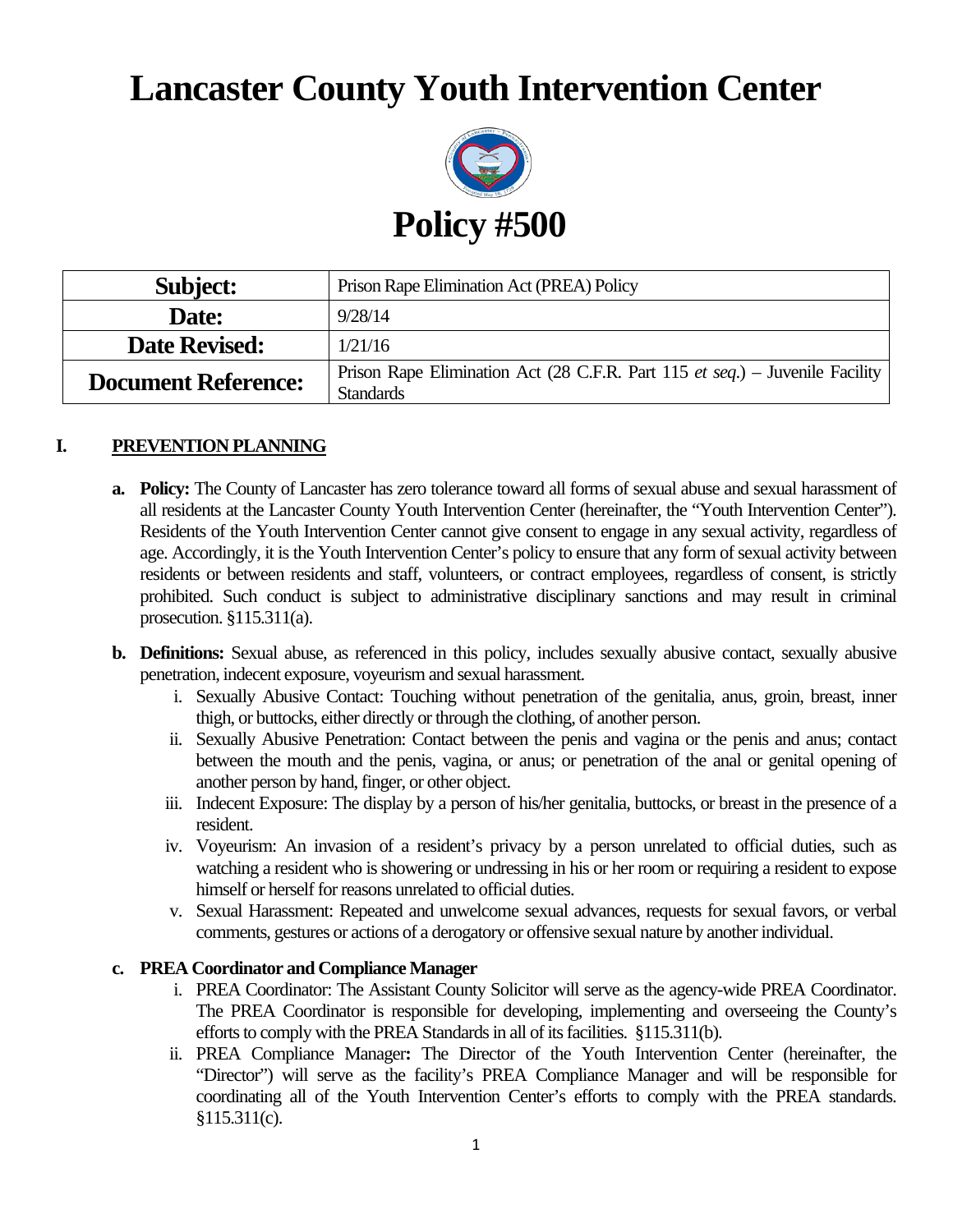**d. Contracting with Outside Entities for the Confinement of Residents:** The Youth Intervention Center does not contract with any other entities for the placement of residents. §115.312.

#### **e. Supervision and Monitoring:**

- i. The Youth Intervention Center will make all best efforts to comply with a regular staffing plan. §115.313(a). In calculating adequate staffing levels and determining the need for video monitoring, the following factors will be taken into consideration:
	- 1. The Pennsylvania Department of Human Service's "Child Residential and Day Treatment Facilities" licensing requirements, 55 Pa. Code 3800.1 *et seq*., which require that a security staff ratio of a minimum of 6:1 be maintained during waking hours, and 12:1 during sleeping hours when the residents are secured in their rooms; §115.313(c).
	- 2. Generally accepted detention, shelter, and alternative program practices; §115.313(a)(1).
	- 3. Any judicial findings of inadequacy; §115.313(a)(2).
	- 4. Any inadequacy findings from Federal investigative agencies; §115.313(a)(3).
	- 5. Any inadequacy findings from internal or external oversight bodies; §115.313(a)(4).
	- 6. All components of the physical plant; §115.313(a)(5).
	- 7. The composition of the resident population; §115.313(a)(6).
	- 8. The number and placement of supervisory staff; §115.313(a)(7).
	- 9. Programs occurring on a particular shift; §115.313(a)(8).
	- 10. Any applicable State or local laws, regulations or standards; §115.313(a)(9).
	- 11. The prevalence of substantiated and unsubstantiated incidents of sexual abuse; §115.313(a)(10).
	- 12. Any other factor that could impact the safety and security of the facility. §115.313(a)(11).
- ii. All deviations from the staffing plan will be documented and justifications for deviations supplied. §115.313(b).
- iii. The administration of the Youth Intervention Center, in consultation with the PREA Coordinator, will review the following on an annual basis, or more frequently as otherwise required, to determine whether adjustments are necessary: §115.313(d).
	- 1. The staffing plan established in the above policy section; §115.313(d)(1).
	- 2. Prevailing staffing patterns; §115.313(d)(2).
	- 3. The deployment of video monitoring systems and other monitoring technologies; §115.313(d)(3).
	- 4. The resources available to ensure commitment to the staffing plan. §115.313(d)(4).
- iv. The Youth Intervention Center administrators and supervisors are required to conduct and document unannounced Unit rounds to identify and deter sexual abuse and harassment. These rounds must be conducted on all three working shifts. These rounds will occur at a minimum of three times per shift and will be documented on the "Supervisor Shift Log" located in the Detention/Shelter Supervisors' Office. Any staff that alert other staff members that these rounds are being conducted will be subjected to disciplinary action. §115.313(e).
- **f. Searches** (Also refer to Youth Intervention Center Policies #111 and #314)
	- i. Resident searches are only to be conducted by staff members of the same gender, without exception. Searches include unclothed, partially clothed and body cavity searches. §115.315(a). Cross-gender pat down searches are also not permitted. §115.315(b).
	- ii. Only staff of the same gender are permitted in the bathroom area while residents use the bathroom, shower, or change clothing. §115.315(d).
	- iii. Any staff member that enters a Unit housing residents of the opposite gender is required to announce his or her presence in the area upon entry. §115.315(d).
	- iv. Staff is strictly prohibited from conducting searches for the sole purpose of determining a resident's genital status. Status should be determined through a residential interview or as part of the admission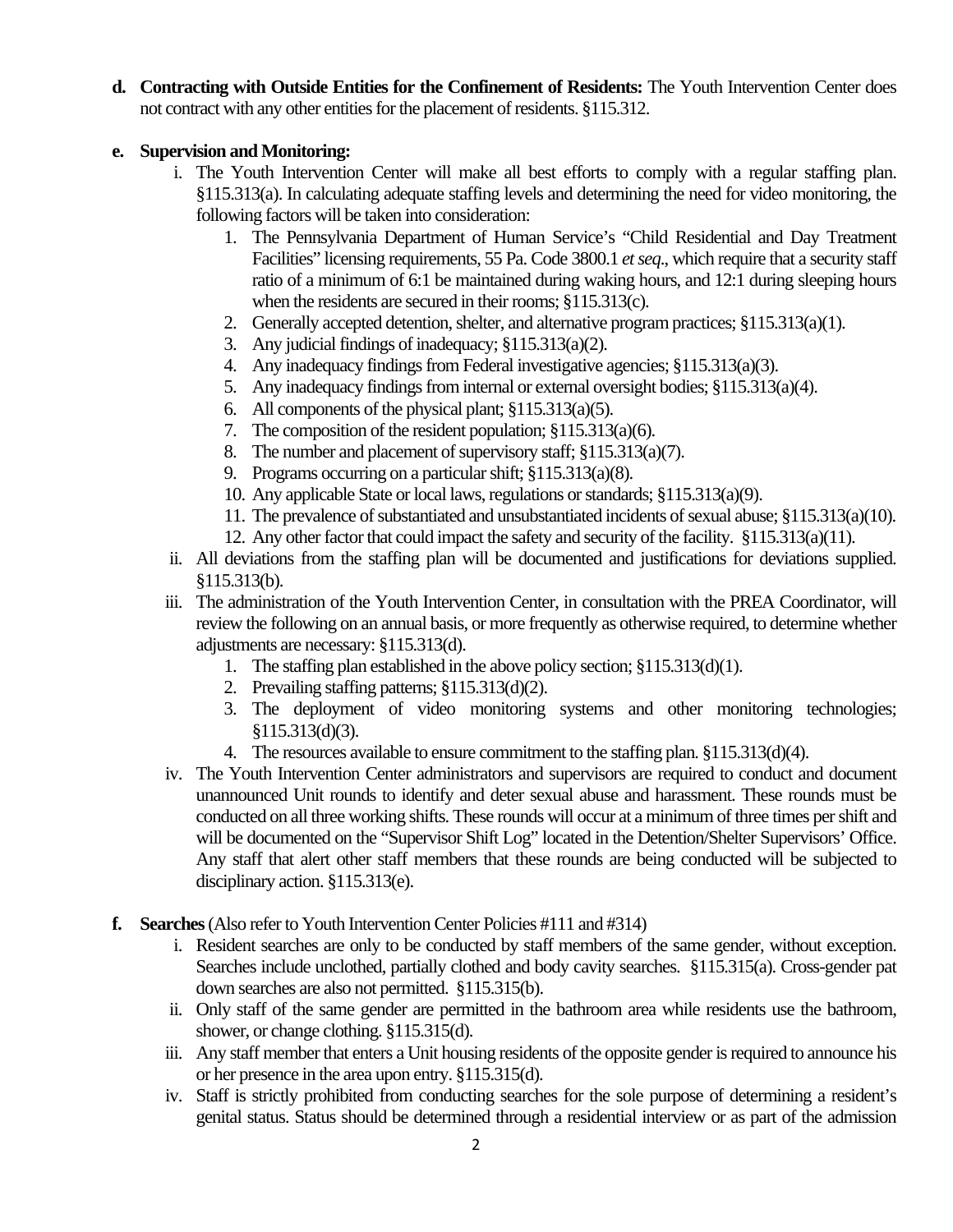medical examination. §115.315(e).

v. Staff will be required to have annual training pertaining to the facility's emergency search and seizure procedures as outlined in Youth Intervention Center Policy #314. This training will include training specific to searches of transgender and intersex residents. §115.315(f).

## **g. Residents with Disabilities and Residents who are Limited English Proficient**

- i. The Youth Intervention Center will ensure that residents with physical and/or mental disabilities are instructed on the facility's efforts to prevent, detect and respond to sexual abuse and harassment. Staff will assist in meeting this requirement by reading the facility's PREA policy to vision impaired residents or allowing them to listen to the policy on the facility's PREA mp3 player, located in the Detention Supervisor's Office closet. Staff will provide PREA Refresher Training Program material to hearing impaired. Facility educators will also be available to instruct residents with learning disabilities. §115.316(a).
- ii. The Youth Intervention Center will ensure that residents who are limited English proficient are instructed on the facility's efforts to prevent, detect and respond to sexual abuse and harassment. The facility will meet this requirement by providing translated copies of the Youth Intervention Center's orientation manual which addresses the PREA policy. These items are available on the facility's PREA mp3 player, located in the Detention Supervisor's Office closet. Bi-lingual staff can also be provided to assist residents when available. §115.316(b).
- iii. The Youth Intervention Center will not rely on resident interpreters, resident readers or other types of resident assistants to explain PREA policy and procedures to other residents. §115.316(c).

#### **h. Hiring and Promotion Decisions**

- i. The Youth Intervention Center will not hire or promote anyone who may have contact with residents, and will not enlist the services of a contractor who may have contact with residents, who:
	- 1. Has engaged in sexual abuse in a prison, jail, lockup, community confinement facility, juvenile facility or program;  $$115.317(a)(1)$ .
	- 2. Has been convicted of engaging or attempting to engage in sexual activity in the community facilitated by force, overt or implied threats of force, or coercion, or if the victim did not consent or was unable to consent or refuse; §115.317(a)(2).
	- 3. Has been civilly or administratively adjudicated to have engaged in the aforementioned offenses. §115.317(a)(3).
- ii. The Youth Intervention Center will consider any incidents of sexual harassment in determining whether to hire or promote anyone, or whether to enlist the services of any contractor who may have contact with residents. This information is obtained through background checks, reference checks, and criminal record checks. §115.317(b).
- iii. Any new hire at the Youth Intervention Center will be subjected to the following background checks and inquiries:
	- 1. A criminal background check through the PA Clean Network as required by the Department of Human Service's §3800 regulations and Pennsylvania's Child Protective Service Law; §115.317(c)(1).
	- 2. A PA CY-113 Child Abuse Clearance that lists any substantiated allegations of child abuse; §115.317(c)(2).
	- 3. All prior institutional employers will be contacted during reference checks. Any information pertaining to substantiated allegations of sexual abuse or any resignation during a pending investigation of an allegation of sexual abuse will be obtained consistent with Federal, State and local laws; §115.317(c)(3).
	- 4. Any potential new hire will be questioned during the interview process about any past conduct of the type described in Section I(h)(i) of this Policy. All employees of the Youth Intervention Center have a continuing affirmative duty to disclose any such misconduct. §115.317(f).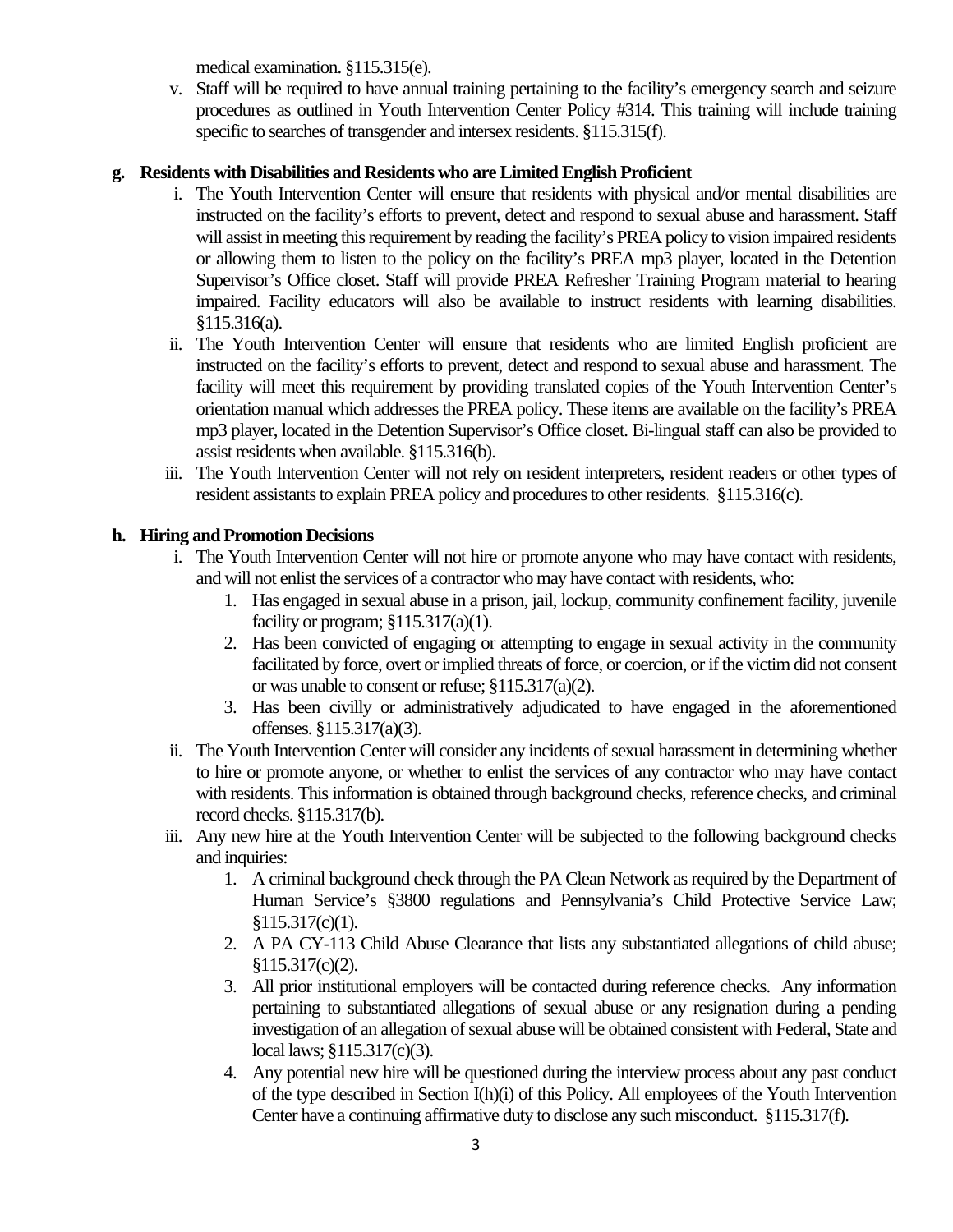- iv. Any new volunteer or contractor that has direct contact with residents will have a criminal record check conducted through the PA Clean Network and will be required to undergo a PA CY-113 Child Abuse Clearance. §115.317(d).
- v. All employees requiring background checks will have new criminal background checks conducted every two years and Child Abuse Clearances conducted every three years on the anniversary of their hire/contract date. §115.317(e).
- vi. Annual employee reviews or any internal interviews for vacant positions and/or promotions will include questions to see if the staff person being interviewed has engaged in any of the conduct described in Section  $(I)(H)(i)$  of this policy. §115.317(a),(f).
- vii. The County of Lancaster's Human Resources Department policies and procedures require employees to disclose any police contact or arrest. An employee must notify the Youth Intervention Center Director or his designee within twenty-four (24) hours of any such contact or he or she will be subject to the discipline pursuant to County policy. Material omissions regarding such misconduct or the provision of materially false information are grounds for termination. §115.317(g).
- viii. The Youth Intervention Center will provide information on substantiated allegations of sexual abuse or harassment to any inquiring institutional employer conducting a reference or background check on a former employee unless prohibited by Federal, State or local law. §115.317(h).
- **i. Technology and Facility Upgrades:** The Youth Intervention Center makes use of the "Integrator" building integration system. This system places video cameras in all areas populated by residents. These cameras are monitored twenty-four (24) hours a day, seven (7) days a week. Any modifications, upgrades or expansions to the building or to the Integrator system will include consideration of the impact of such design, acquisition, expansion or modification on the facility's ability to protect residents from sexual abuse. §115.318.

# **II. RESPONSIVE PLANNING**

- **a. Evidence Protocol and Forensic Medical Examinations; Policies to Ensure Referrals of Allegations for Investigations**
	- i. All allegations of sexual abuse within the facility will be investigated by the Detectives Division of the Lancaster County District Attorney's Office and/or by the Lancaster City Police as fully outlined in the "Memorandum of Understanding" attached hereto as "Appendix A." §115.321(a),(f); §115.322.
	- ii. Any resident that is a victim of sexual abuse will be transported to the Lancaster General Hospital for a full medical examination. The examination will be performed by a Sexual Assault Forensic Examiner ("SAFE") or a Sexual Assault Nurse Examiner ("SANE") as directed by the treating physician. This examination will be provided without cost to the resident. §115.321(c). A Memorandum of Understanding regarding this policy is attached hereto as "Appendix B"
	- iii. Any resident that is a victim of sexual abuse will be provided a victim advocate and advocacy services thorough YWCA of Lancaster. A Memorandum of Understanding between the Youth Intervention Center and YWCA of Lancaster is attached hereto as "Appendix C." As requested by the victim, the victim advocate will accompany and support the victim through the forensic medical examination process and investigatory interviews. The victim advocate will also provide emotional support, crisis intervention information and referrals. §115.321(d),(e).

# **III. TRAINING AND EDUCATION**

## **a. Employee Training**

i. The Youth Intervention Center will provide PREA training to new employees and training for all existing employees annually. Training will be tailored to preventing and responding to sexual abuse and harassment of both genders since the facility serves both male and female residents. Successful completion of training will be documented through employee signature or electronic verification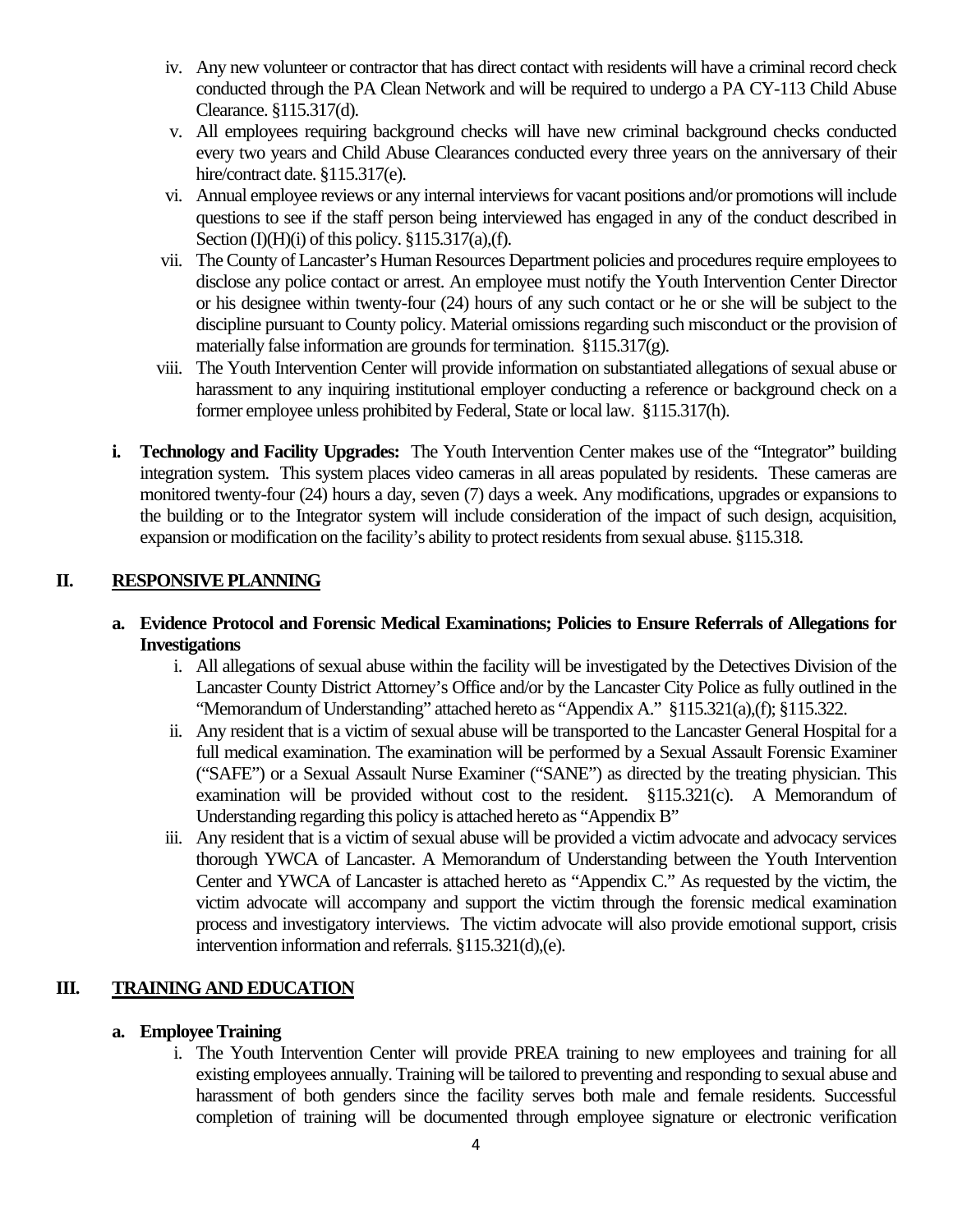$§115.331(a),(b),(c),(d).$ 

- ii. The facility will train employees on all of the following:
	- 1. The Youth Intervention Center's zero tolerance policy for sexual abuse and sexual harassment;  $$115.331(a)(1).$
	- 2. The employees' individual rights and responsibilities under this policy; §115.331(a)(2).
	- 3. The residents' rights to be free from sexual abuse and harassment; §115.331(a)(3).
	- 4. The residents' and employees' rights to be free from retaliation for reporting incidents of sexual abuse and harassment; §115.331(a)(4).
	- 5. The dynamics of sexual abuse and sexual harassment in juvenile facilities; §115.331(a)(5).
	- 6. The common reactions of juvenile victims of sexual abuse and harassment; §115.331(a)(6).
	- 7. How to detect and respond to signs of threatened and actual sexual abuse; §115.331(a)(7).
	- 8. How to avoid inappropriate relationships with residents; §115.331(a)(8).
	- 9. How to communicate effectively with residents, including residents who are lesbian, gay, bisexual, transgender, intersex ("LGBTI"), or gender non-conforming; §115.331(a)(9).
	- 10. The Pennsylvania Child Protective Service Law and the employees' responsibilities as mandated reporters. §115.331(a)(10).
- iii. Staff will be required to complete the following trainings/activities. Successful completion of these trainings must be document through employee signatures. §115.331.
	- 1. Complete and pass the National Institute of Corrections online PREA course and certification;
	- 2. Review the Pennsylvania Child Protective Service Law Mandated Reporter guidelines and the Bureau if Human Services Regulatory Compliance Guide.

#### **b. Volunteer and Contractor Training**

- i. All volunteers and contractors that have direct contact with residents are must undergo training on the Youth Intervention Center's efforts to detect, prevent and respond to sexual abuse and sexual harassment. §115.332(a),(b). Each volunteer or contractor is required to:
	- 1. View the National Institute of Corrections Video "Keeping Our Kids Safe;"
	- 2. View the Youth Intervention Center's PREA brochure for volunteers;
	- 3. Sign the Youth Intervention Center's "PREA Acknowledgment Sheet" verifying successful completion of the PREA training. §115.332(c).

#### **c. Resident Training**

- i. Every resident admitted to the Youth Intervention Center will receive the "Youth Intervention Center Rights and Responsibilities Form and Information Guide." Each resident will be briefed on the facility's zero tolerance policy regarding sexual abuse and sexual harassment and how to report incidents or suspicions of sexual abuse or sexual harassment. Information will also be included on prevention/intervention, self-protection, reporting, medical treatment and mental health counseling. During orientation, this information will be communicated verbally and in writing in a language clearly understood by the resident. At risk residents will be placed on the shift pass-on so that staff can be briefed on the resident at the start of the shift. Resident and parental signatures indicating receipt of this information must be maintained in the resident's file. §115.333(a),(c),(e).
- ii. Upon admission, staff will review the Intake PREA Orientation form with the resident and provide them with the "What You Should Know about Sexual Abuse" resident brochure. Both of these items have been added to the intake packets. Please ensure that the Intake PREA Orientation form is submitted to the Supervisor On-Duty along with the other intake paperwork. PULSE staff will review the Intake PREA Orientation form with their residents and provide them with the "What You Should Know about Sexual Abuse" resident brochure at each week's admission. §115.333(a),(c),(e).
- iii. The Case Manager will facilitate the resident's primary PREA training program for all new Detention and Shelter residents. Residents will sign a participation form which the Case Manager will submit to the Supervisor On-Duty at the conclusion of the program. The supervisor On-Duty will then log each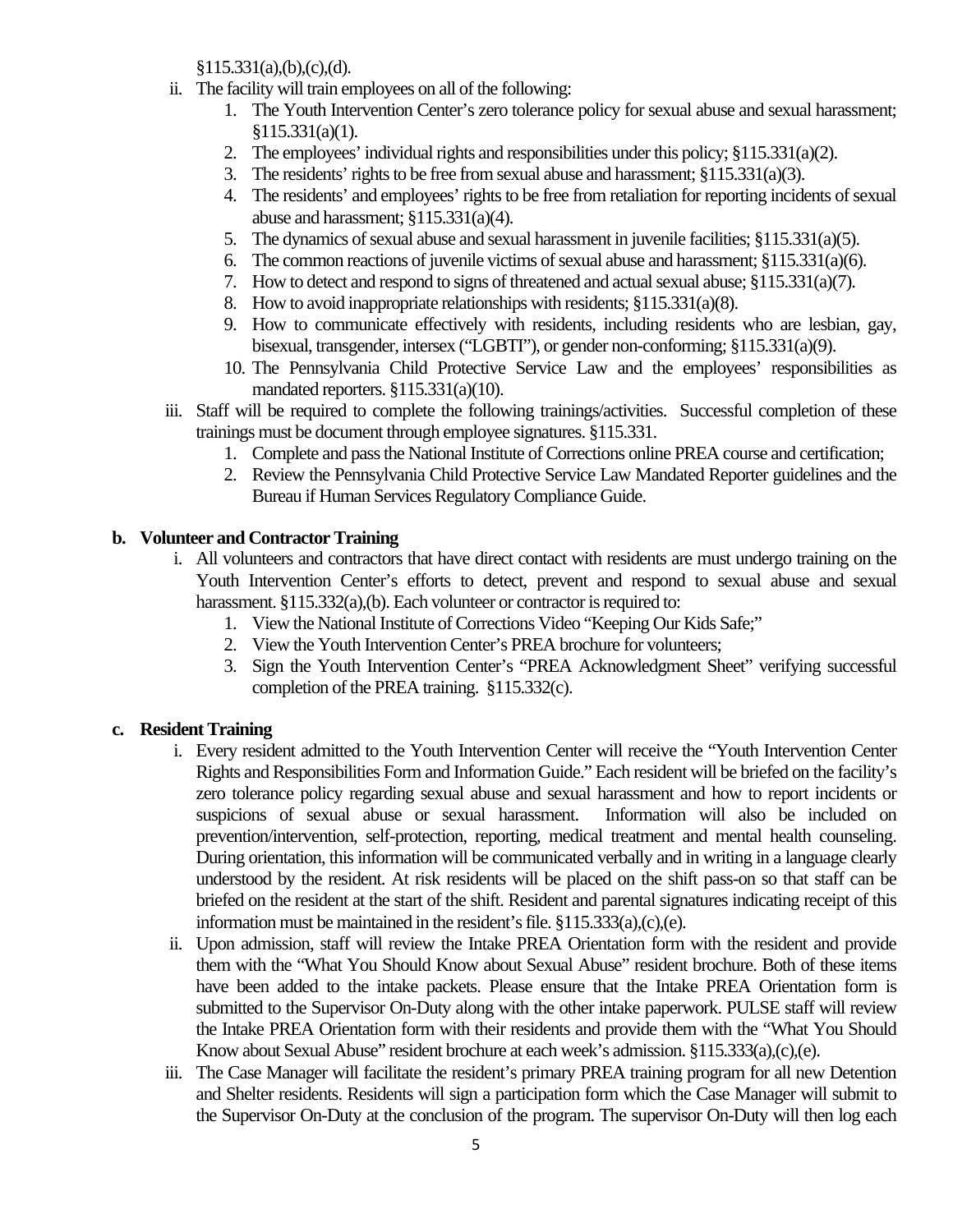resident's participation on the Pop. List by placing a "Y" in the "10-Day PREA" column. Completed participation forms will be forward to the front office for inclusion in each resident's legal file. §115.333(b),(e).

- iv. PULSE staff will facilitate their participant's primary PREA training program once during the 5-week session. PULSE participants will sign a participation form which will be given to the PULSE Program Coordinator, who will then log each participant's completion on the Pop. List by placing a "Y" in the "10-Day PREA" column. Completed participation forms will be filed in each resident's legal file. §115.333(b),(e).
- v. Every resident will participate in a Monthly PREA Refresher Training on the  $1<sup>st</sup>$  of each month which will provide education on the resident's rights to be free from sexual abuse and sexual harassment. Monthly PREA Refresher Training forms will be printed by the Supervisor On-Duty and placed with each staff members' population list at the beginning of 2<sup>nd</sup> shift. Staff will provide each resident with a pencil and a Monthly PREA Refresher Training form to complete. Monthly PREA Refresher Training forms are located in the Detention Supervisors' Office filing cabinet or in the Shelter staff desks. All residents will then review their completed answers as a group. Staff will have the residents correct their answers if necessary. Staff will answer any other PREA related questions anyone may have. Any resident who refuses to participate will still need to sign their form and staff will attach an Unusual Incident Report. Completed forms will be submitted to the Supervisor On-Duty who will then forward them to the front office for inclusion in the resident's legal file.

Residents on Unit Restriction or Separation status will complete their forms on an individual basis. Staff will then review the answers with the resident and answer any PREA related questions they may have. §115.333(b),(e).

vi. Upon request, all residents must be provided with information on the facility's PREA policy. Residents with disabilities or who have limited English proficiency will be referred to a facility educator for additional explanation and assistance. §115.333(d),(f).

#### **d. Investigations**

i. The Youth Intervention Center does not conduct any internal investigations of allegations of sexual abuse. All allegations are forwarded to law enforcement pursuant to "Appendix A." §115.334.

## **e. Medical Staff Training**

- i. PrimeCare Medical, Inc. is the contracted medical service provider for the Youth Intervention Center. PrimeCare requires all employees to undergo training on PREA and the accompanying regulations. The facility will keep on file a copy of the training provided to medical staff and the training roster. §115.335. Medical staff that have contact with residents must be trained on the following:
	- 1. How to detect and assess signs of sexual abuse and sexual harassment; §115.335(a)(1).
	- 2. How to preserve physical evidence of sexual abuse; §115.335(a)(2).
	- 3. How to respond effectively to juvenile victims of sexual abuse and sexual harassment; §115.335(a)(3).
	- 4. How and to whom to report allegations of sexual abuse and harassment. §115.335(a)(4).

## **IV. SCREENING FOR RISK OF SEXUAL VICTIMIZATION AND ABUSIVENESS**

- **a. Obtaining Information from Residents** (Also refer to Youth Intervention Center Policies #311 and #316 and Pennsylvania Department of Human Services Regulations §3800.141 and §3800.142)
	- i. All residents will be assessed using the facility's Vulnerability Assessment within 72 hours of admission in order to determine their risk of being sexually abused by other residents or being sexually abusive towards other residents. This assessment will be completed by the facility's Case Manager. Residents can be removed from school or other programming in order to complete this assessment.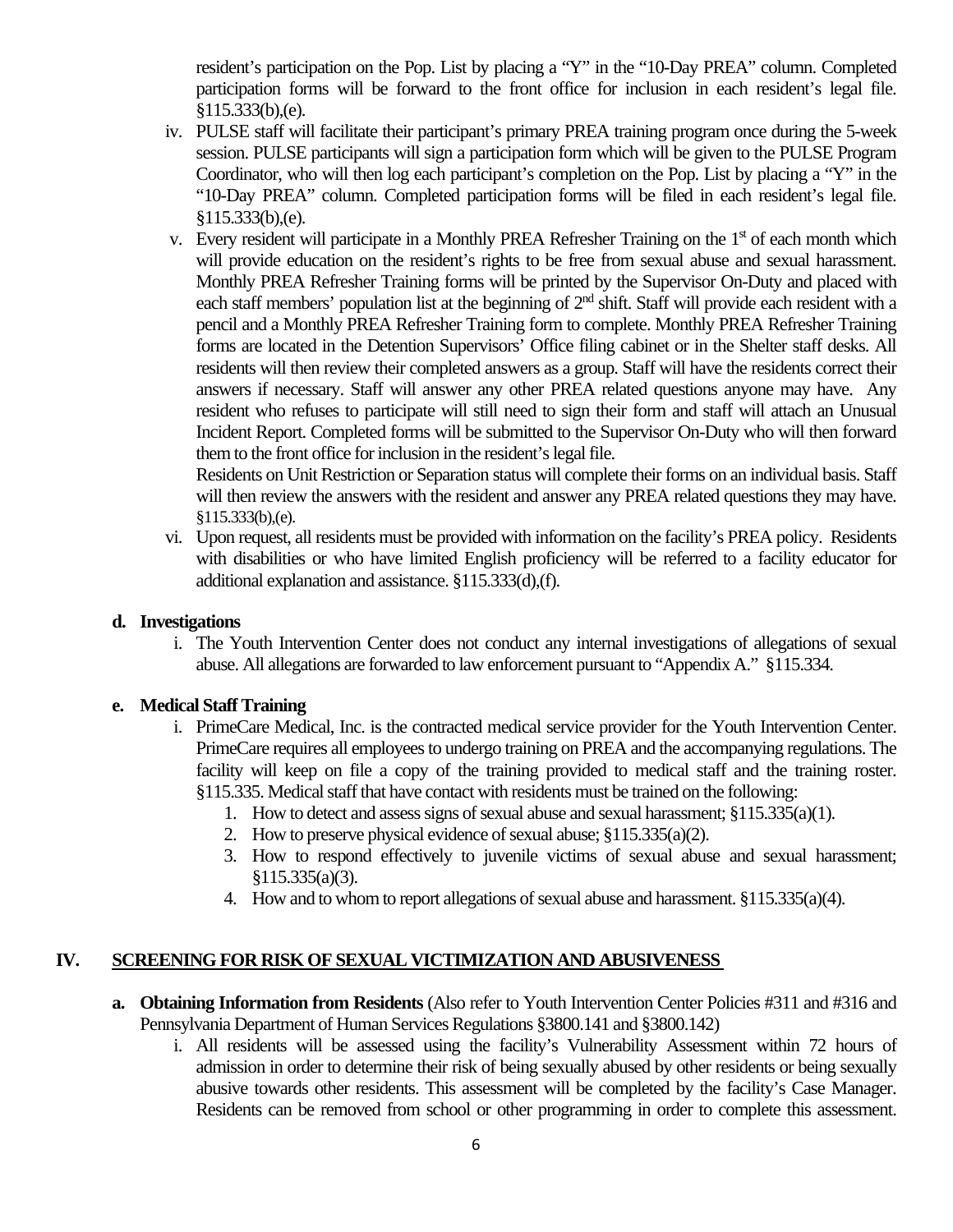Completed assessments will be noted on each program's population lists. §115.341(a).

- ii. The Pennsylvania Department of Human Services requires a health and safety screening assessment to be administered within one (1) hour of admission to the facility for detention residents and within twenty-four (24) hours of admission for shelter residents. §115.341(b),(d),(e).
- iii. The following criteria will be considered when assessing each resident with the Vulnerability Assessment:
	- 1. The resident's prior history of detention or placement;
	- 2. Prior victimization or abusiveness; §115.341(c)(1).
	- 3. Whether the resident is LGBTI; §115.341(c)(2).
	- 4. Current charges and offense history; §115.341(c)(3).
	- 5. The age of the resident; §115.341(c)(4).
	- 6. The resident's level of emotional and cognitive development; §115.341(c)(5).
	- 7. The physical build of the resident; §115.341(c)(6).
	- 8. Whether the resident has a mental illness or a mental, physical or developmental disability;  $§115.341(c)(7),(8),(9).$
	- 9. The resident's own perception of vulnerability; §115.341(c)(10).
	- 10. Any other information about the individual resident that may indicate a heightened need for supervision, additional safety precautions, or separation from certain other residents. §115.341(c)(11).
- iv. A resident may not be disciplined for refusing to answer an inquiry or for not disclosing complete information on the facility's Vulnerability Assessment or Health and Safety Assessment. §115.341(d).
- v. The Case Manager will communicate with each program's Supervisor to determine housing and increased watch status decisions based upon the results of the resident's assessment. Any adjustments will be documented on the population list per typical protocol. Assessments will be scanned and emailed to Medical Staff and copies of these assessments will be placed in the Health & Safety Plans binder for staff viewing. PrimeCare Medical will ensure that the resident receives proper medical care and guidance as necessary. Completed assessments will be forwarded to the Records Department and filed in the resident's legal file in Central Control.
- **b. Unit Assignment of Residents** (Also refer to Youth Intervention Center Policies #311 and #316 and Pennsylvania Department of Human Service Regulations §3800.141 and §3800.142)
	- i. Each resident will be classified individually for unit assignment according to his/her age, gender, delinquent charges, sexual orientation, level of risk, co-defendants and program needs. Special consideration will be given to residents that are mentally or emotionally disturbed, disabled, abused, or have other unusual circumstances. §115.342(a),(c).
	- ii. Any information obtained through the resident's medical health and safety assessment along with the Vulnerability Assessment will be used to develop a "Health and Safety Plan" as required by Pennsylvania Department of Human Service regulation §3800.142. This "Health and Safety Plan" will be reviewed by the Supervisor On-Duty to make housing and increased watch level assignments on a case by case basis. Any adjustments to a resident's housing due to PREA related issues will be documented on the Detention Intake Half-Sheet, Shelter Referral Form, or PULSE Referral Form and updated as necessary on the Vulnerability Assessment. Necessary changes can be emailed to the Records Office staff. This email will be printed by the Records Office staff and attached to the resident's Detention Intake Half-Sheet, Shelter Referral Form, or PULSE Referral Form §115.342(d).
	- iii. When a resident is identified as being at risk for sexual abuse in his/her current unit or room assignment, staff will request that the Supervisor On-Duty immediately move the resident to an alternate unit. If an alternate placement cannot be arranged due to a lack of available beds, the Director will develop a written plan of action that provides a safe and secure environment for the victim and ensure that the plan is implemented. This plan of action will be documented on the Vulnerability Assessment.
	- iv. Transgender or intersex residents will have a "Health and Safety Plan" developed upon admission to the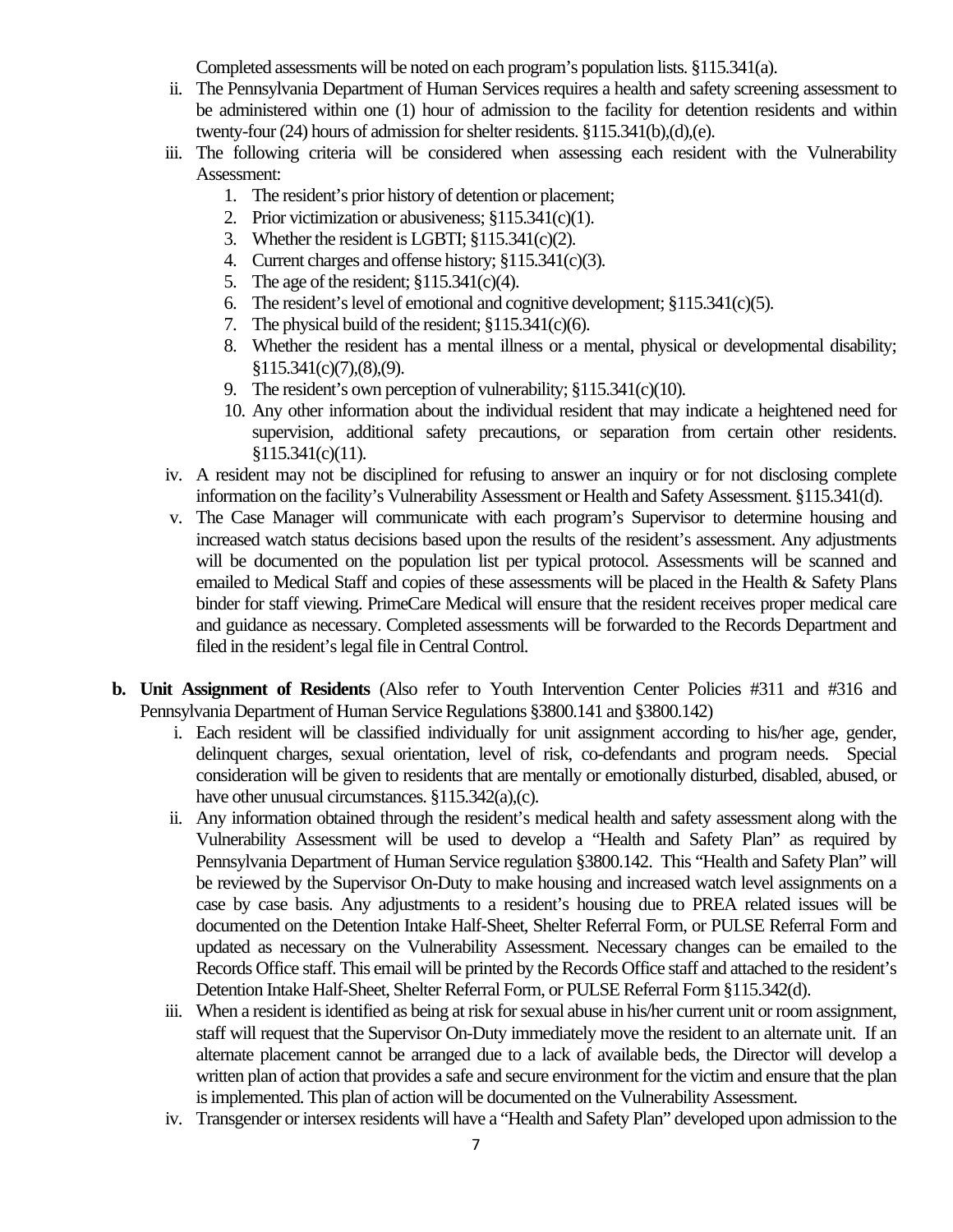Youth Intervention Center. Unit assignments for a transgender or intersex resident must be considered on a case by case basis that ensures the health and safety of the resident. Residents will not be placed in units based solely on sexual orientation or status. §115.341(c),(d).

- v. A transgender or intersex resident must be reassessed at least twice annually (every 6 months) to review any threats to his or her safety. The resident's own personal evaluation of his or her safety will be considered during the review. §115.341(e),(f).
- vi. Transgender or intersex resident will shower individually pursuant to standard Youth Intervention Center operating procedures. §115.341(g).
- vii. The Youth Intervention Center does not utilize protective custody or segregated housing. §115.341(b),(h),(i); §115.368.

## **V. REPORTING**

#### **a. Resident Reporting**

- i. Youth Intervention Center residents have several means available to report sexual abuse and sexual harassment as outlined in the facility's orientation manual that is provided to each resident upon admission. Residents are instructed that incidents of sexual abuse and harassment should be reported to either a Youth Intervention Center staff member, the facility Case Manager, a facility medial staff member, the resident's attorney, a Juvenile Probation Officer, a Children and Youth Agency caseworker, a parent/guardian, or any other trusted adult. Residents are also instructed that they will not be punished in any way for reporting abuse or harassment. §115.351(a).
- ii. Residents are further instructed that incidents of sexual abuse and harassment can be reported to the following outside groups and entities:
	- 1. YWCA of Lancaster: Residents may contact YWCA of Lancaster to report sexual abuse or harassment or to seek support services on any Unit telephone or from the telephone located in the facility's Hearing Room. Residents making reports may remain anonymous upon request. The YWCA of Lancaster telephone number will be posted at each telephone and the telephones will be tested on a weekly basis by  $3<sup>rd</sup>$  shift Supervisors to ensure proper operation. Test results and name of the individual conducting the test documented on the "Supervisor Shift Log". §115.351(b).
	- 2. PrimeCare Medical: Residents can also place reports of sexual abuse or harassment in the medical boxes located in the Detention Dining Room area or the Shelter Unit Vestibule. Medical staff will check these boxes on a daily basis at each medication pass. §115.351(b).
	- 3. PREA Reporting Boxes: Residents can also place reports of sexual abuse or harassment in the PREA Reporting boxes located in the Detention Dining Room area or the Shelter Unit Vestibule. The Case Manager and Supervisor On-Duty will check these boxes on a daily basis. §115.351(b).
- iii. Youth Intervention Center staff must accept reports made verbally, in writing, anonymously and from third parties, and will immediately write an incident report. The facility will provide residents with the tools necessary to make a written report. These reports will then immediately be given to the Supervisor On-Duty. §115.351(d),(c).
- iv. Youth Intervention Center staff can privately report sexual abuse or harassment directly by contacting the Director or Training Coordinator via email, telephone or voicemail. All reports will be treated with extreme confidentiality. §115.351(e).
- **b. Resident Grievances and Administrative Remedies** (Also refer to the Pennsylvania Department of Human Service Regulation §3800.31 and Youth Intervention Center Policy #217.)
	- i. Information related to grievance procedures and administrative remedies is contained in the "Youth Intervention Center's Child Rights, Access to Grievance Procedures, Consent to Treatment and Responsibilities Form" that is provided to both residents and parents/guardians as a part of the initial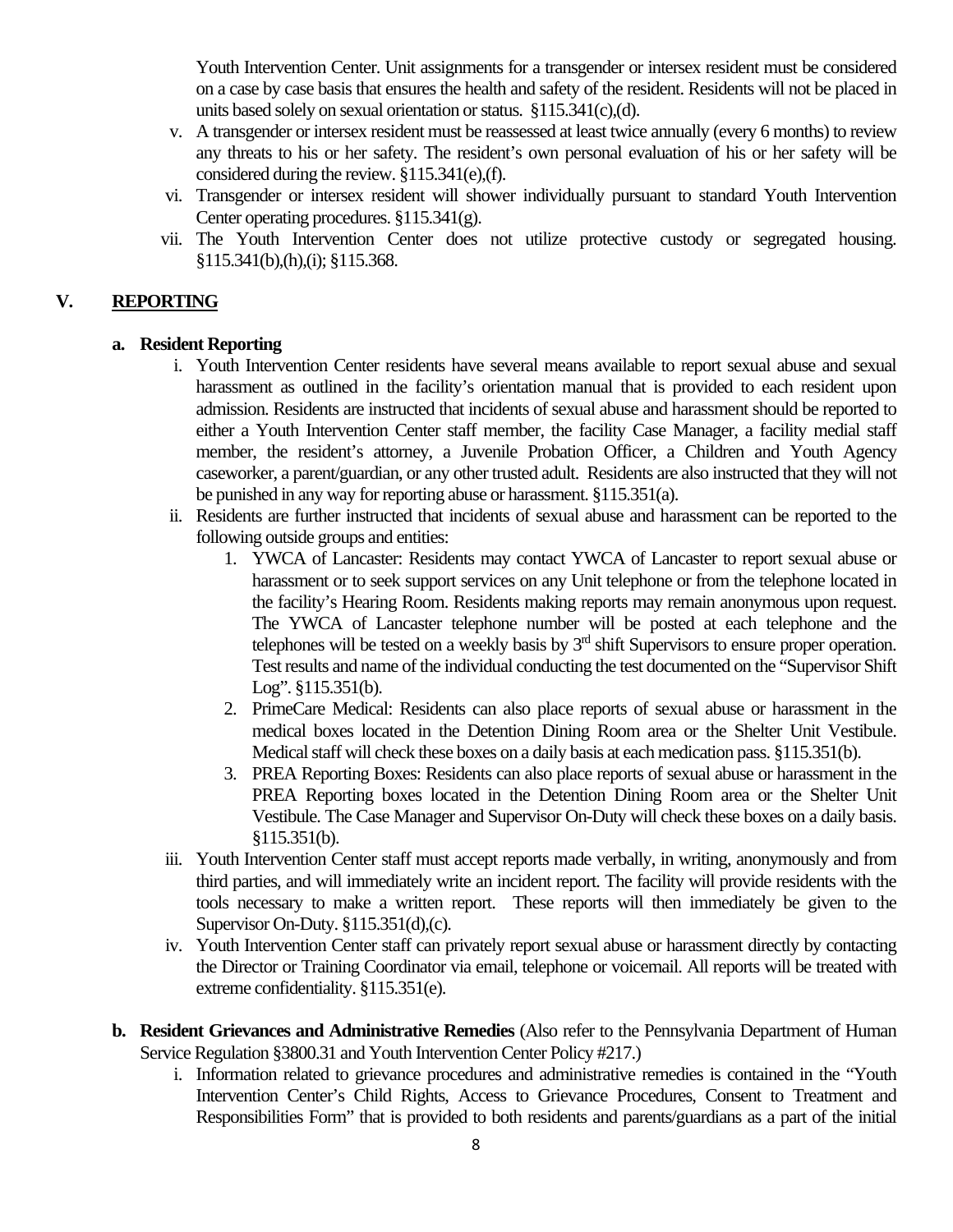intake paperwork, and is attached hereto as "Appendix D."

- ii. There is no time limit for a resident to submit a grievance for any situation including an allegation of sexual abuse. Staff will never try to resolve a grievance informally with a resident. §115.352(b).
- iii. Any grievance involving sexual abuse will not be received by or referred to the staff member involved or mentioned in the resident's grievance. §115.352(c).
- iv. All grievances will be resolved in seven (7) calendar days as outlined in "Appendix D." Any extension of this time frame will result in the resident receiving written notification of the extension and a date that the final decision will be issued. Residents will always receive a response to a grievance. §115.352(d).
- v. Third parties are permitted to file grievances on behalf of a resident. The normal grievance procedures will be followed upon receipt of a third party grievance. If a resident rejects the grievance filed on his or her behalf, this will be documented and the resident's signature will be obtained supporting the objection. §115.352(e)(1),(2),(3).
- vi. The parent or legal guardian of a resident may file a grievance regarding allegations of sexual abuse on behalf of a resident. These grievances can be submitted via the PREA Reporting box located in the Main Lobby or via the facility's website. The Main Lobby PREA Reporting box will be checked by Administrative staff on a daily basis during the week and by Detention and Shelter Supervisors on a daily basis on weekends and holidays. §115.352(e)(4).
- vii. Emergency grievances (resident is subject to a substantial risk of imminent sexual abuse) will be processed within twelve (12) hours of receipt. Upon receiving an emergency grievance, staff will immediately forward the grievance to the Supervisor On-Duty or Director of the Youth Intervention Center. Corrective action will be processed and completed within forty-eight (48) hours or any findings. An initial response will be provided within forty-eight (48) hours of receipt of the grievance, and a final decision regarding the grievance will be made within five (5) calendar days. The initial response and final decision of the Youth Intervention Center and all conclusions reached and actions taken will be documented. §115.352(f); §115.362.
- viii. No disciplinary action will be taken against any resident for any grievance filed regardless of the resident's intent in filing the grievance. §115.352(g).

## **c. Resident Access to Support Services and Legal Representation**

- i. The Youth Intervention Center's resident orientation manual provides the name and contact information for the following entities and encourages a resident to initiate contact with said entities if he or she is a victim of sexual abuse in order to report the abuse and access support services:
	- 1. YWCA of Lancaster
	- 2. PrimeCare Medical
- ii. YWCA of Lancaster can be contacted on any Unit telephone or from the telephone located in the facility's Hearing Room in order to report abuse or to seek support services. Residents can also place reports in the PREA Reporting boxes or medical boxes located in the Detention Dining Room area or the Shelter Unit Vestibule. §115.351(a),(b).
- iii. The Youth Intervention Center has entered into a Memorandum of Understanding ("Appendix C") with YWCA of Lancaster to provide support services to victims of sexual abuse and sexual harassment free of charge to the resident and his or her family. Residents have direct access to YWCA of Lancaster through the Unit telephones or from the telephone located in the facility's Hearing Room. The Youth Intervention Center does not record any of these types of calls made by the residents.  $§115.353(a), (b), (c).$
- iv. The Youth Intervention Center provides all residents with reasonable and confidential access to their attorneys or other legal representation, and with reasonable access to their parents or legal guardians. §115.353(d).
- **d. Third Party Reporting**: Third party reports of sexual abuse and sexual harassment can be made as outlined in the "Youth Intervention Center Child Rights, Access to Grievance Procedures, Consent to Treatment and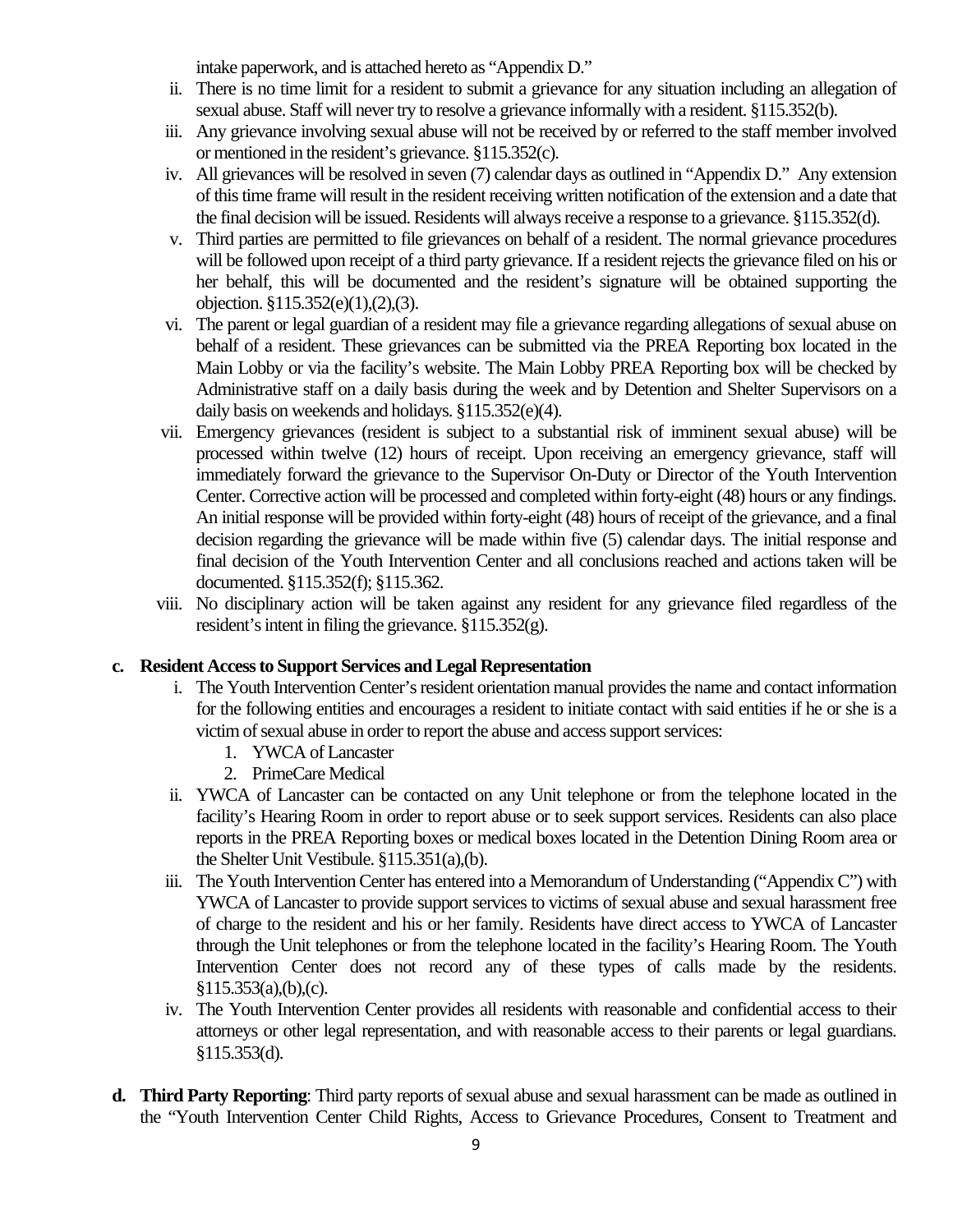Responsibilities Form". Reports can also be submitted via email, telephone or voicemail to the Director or via the PREA Reporting box located in the facility's Main Lobby. The Main Lobby PREA box will be checked by Administrative staff on a daily basis during the week and by Detention and Shelter Supervisors on a daily basis on weekends and holidays. §115.354. Third party reports can also be made to the following entities:

- i. Lancaster County Detectives or the Lancaster City Police;
- ii. PrimeCare Medical;
- iii. YWCA of Lancaster;
- iv. PREA box located in the facility's Main Lobby;
- v. Facility's website at www.lcyic.com.

#### **VI. OFFICIAL RESPONSE FOLLOWING A RESIDENT REPORT**

#### **a. Staff and Agency Reporting Duties**

- i. All Youth Intervention Center staff are required to immediately report any knowledge, suspicion, or information regarding sexual abuse or sexual harassment that occurs in the facility. This includes third party and anonymous reports. Reports are not contingent on persons, location, intent, neglect, performance or any other factors contributing to the incident. Childline will be contacted and the procedures outlined in Facility Policies #123 and #415 will be followed. §115.361(a).
- ii. All incidents fall under the mandated abuse reporting requirements outlined in the Pennsylvania Child Protective Services Law. §115.361(b).
- iii. Upon receiving a report of sexual abuse, the Director or his designee must promptly report the allegation to the alleged victim's parents or legal guardians, unless the facility has official documentation to show that the parents or legal guardians should not be notified. If the alleged victim is under the guardianship of the child welfare system, the report must be made to the victim's caseworker instead of the parents or guardians. If the juvenile court retains jurisdiction over the alleged victim, the Director or his designee will report the allegation to the resident's probation officer and attorney or other legal representative within fourteen (14) days of receiving the allegation. §115.361(e).
- iv. Apart from reporting to a Supervisor On-Duty, other officials, and State and local agencies, staff are prohibited from revealing any information related to sexual abuse to anyone other than absolutely necessary in order to make treatment, investigation and other security and management decisions. §115.361(c).
- v. Medical and mental health practitioners are required to report abuse to the Director or his designee, as well as to report incidents pursuant to Pennsylvania's Child Protective Services Law. These practitioners must inform residents of their duty to report and the limitations of confidentiality. §115.361(d).

#### **b. Reporting to Other Facilities**

- i. Upon receiving an allegation that a resident was sexually abused while confined at another facility, staff will immediately notify the Supervisor On-Duty. Childline will be contacted and the procedures outlined in Facility Policies #123 and #415 will be followed. The appropriate office of the agency/facility where the sexual abuse is alleged to have occurred will be contacted and notified of the incident. Notification must occur within twenty-four (24) hours of receipt of the report. An incident report will be written and filed that contains documented details of the notification. §115.363(a),(b),(c).
- ii. Any report filed by another agency to the Youth Intervention Center will be investigated in the same manner as any other incident that pertains to sexual abuse within the facility. §115.363(d).

#### **c. Youth Care Worker First Responder Duties**

i. Upon learning of alleged sexual abuse of a resident, the first responder must take immediate steps to protect the victim by ensuring that the alleged victim and the alleged perpetrator are physically separated pending an investigation, which may include, but is not limited to: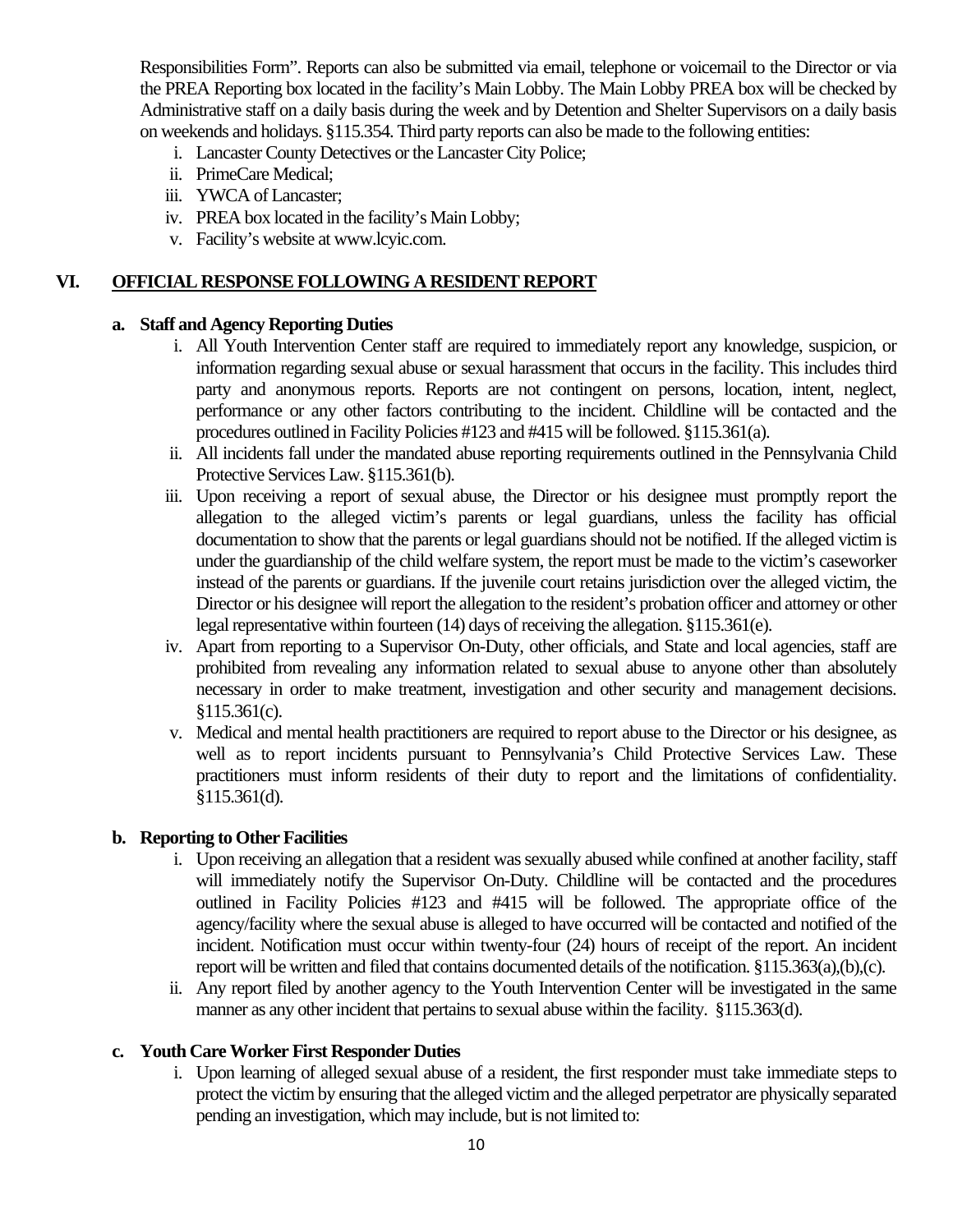- 1. Initiating a unit transfer of other placement within the facility, or an administrative transfer to another facility or program; §115.364(a)(1).
- 2. Notifying medical staff for instructions regarding examination of the resident; §115.364(a).
- 3. Preserving and protecting any crime scene until appropriate steps can be taken to collect any evidence; §115.364(a)(2).
- 4. If the abuse occurred within a time period that still allows for the collection of physical evidence, ensuring that the alleged victim does not take any actions that could destroy physical evidence including, as appropriate, washing, brushing teeth, changing clothes, urinating, defecating, smoking, drinking or eating; §115.364(a)(3).
- 5. If the abuse occurred within a time period that still allows for the collection of physical evidence, ensuring that the alleged abuser does not take any actions that could destroy physical evidence including, as appropriate, washing, brushing teeth, changing clothes, urinating, defecating, smoking, drinking or eating; §115.364(a)(4).
- 6. Notifying the Director and providing a referral for the victim to the appropriate health care staff:
	- a. During normal business hours, the Supervisor On-Duty will notify the Director or his designee and will immediately provide for the alleged victim's physical safety and ensure that the resident is promptly referred to health care staff;
	- b. During evening and overnight shifts, the Supervisor On-Duty will notify the Director or his designee of the incident. The resident will be transported to a medical facility as directed by the on-call medical staff.
- 7. The Supervisor On-Duty will notify the appropriate law enforcement agency and follow all directives and recommendations of that agency. §115.322.
- 8. Childline will be contacted and the procedures outlined in Facility Policies #123 and #415 will be followed.
- 9. If the first responder is not a Youth Care Worker, the responder will be required to request inform the victim to not take any action that could destroy physical evidence The responder should them immediately notify facility staff. §115.364(b).

## **d. Coordinated Response**

- i. The Director, in consultation with the appropriate law enforcement agency, will notify the following individuals/entities of the report: §115.365.
	- 1. The victim's parents or guardians;
	- 2. The placing agency (i.e. Juvenile Probation Department, Children & Youth Agency);
	- 3. The Pennsylvania Department of Human Services through the HCSIS system;
	- 4. The appropriate law enforcement agency per "Appendix A;"
	- 5. YWCA of Lancaster.
	- 6. Childline, as detailed in Facility Policies #123 and #415.

## **e. Collective Bargaining**

i. The Youth Intervention Center does not have a collective bargaining unit. If this changes in the future, the facility will not renew or enter into a collective bargaining agreement that limits the ability of the facility to remove alleged staff sexual abusers from contact with any residents pending the outcome of an investigation or a determination of whether and to what extent discipline is warranted. §115.366.

## **f. Protection from Retaliation**

- i. The Youth Intervention Center will protect all residents who report sexual abuse or harassment or cooperate with investigations from retaliation by other residents or staff members. The Youth Intervention Center administrators and supervisors will conduct monitoring to ensure these protections.  $$115.367(a), (b).$
- ii. Measures to protect staff and residents will include, but are not limited to, the following: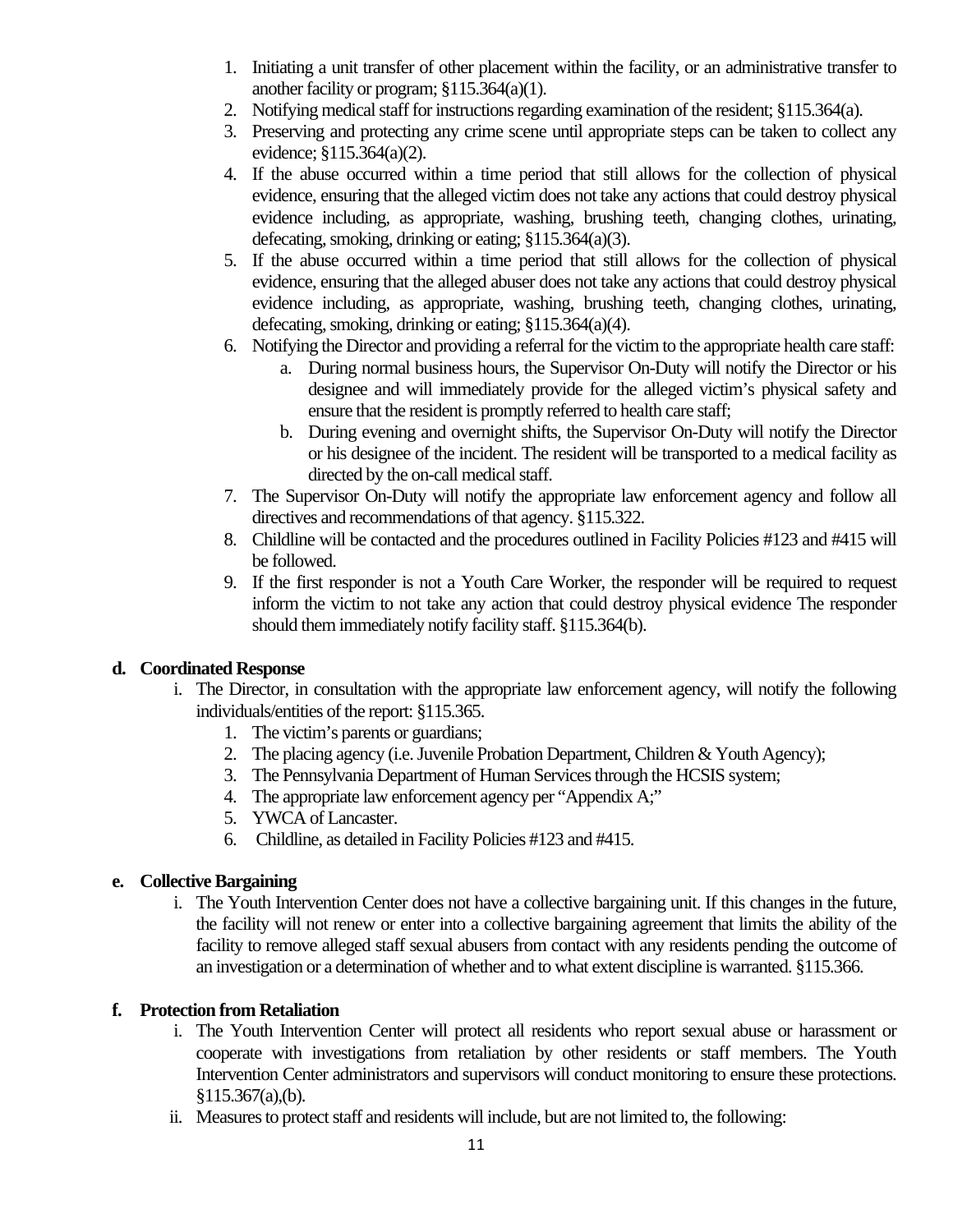- 1. Initiating Unit transfers of both victims and alleged abusers; §115.367(b);
- 2. Removing staff from contact with the victim (in accordance with Pennsylvania Department of Human Services §3800 regulations); §115.367(b);
- 3. Providing emotional support services through YWCA of Lancaster and the County Employee Assistance Program ("EAP"); §115.367(b);
- 4. Monitoring for any changes by staff or residents that suggest possible retaliation.  $$115.367(b),(c).$
- iii. The Youth Intervention Center will conduct this monitoring for a ninety (90) day period following a report of sexual abuse or sexual harassment. Monitoring will be conducted by review of disciplinary reports, Unit changes, or negative performance. A resident's grade sheets and shift notes/comments will also be reviewed, and periodic status checks of the resident will be conducted. If indicators of retaliation are found, the monitoring period will be extended for an additional ninety (90) days. §115.367(c),(d).
- iv. If at any time other individuals express a fear of retaliation by another resident or staff member, this "Protection from Retaliation" policy will apply to that individual as well. §115.367(e).

# **VII. INVESTIGATIONS**

#### **a. Criminal Investigations and Administrative Reviews**

- i. Any report (direct, indirect, or via third party) received involving sexual abuse or sexual harassment will be reviewed by the Director in order to determine if the incident meets the minimum criteria under the guidelines established by PREA. The incident will be reviewed promptly, thoroughly, and objectively. If the minimum criteria are met, the matter will be turned over to the appropriate law enforcement agency as identified in "Appendix A." The Youth Intervention Center will cooperate with the investigating law enforcement agency and will remain informed about the progress of the investigation.  $§115(a),(b),(m).$
- ii. The determination of creditability of an alleged victim, suspect, or witness will be assessed on an individual basis. No resident who alleges sexual abuse will be subjected to a polygraph examination or other truth telling device by the Youth Intervention Center as a condition for proceeding with the investigation of the allegation. §115.371(f).
- iii. The departure of an alleged abuser or victim from employment or custody is not basis for terminating the investigation or influencing the outcome. §115.371(k).
- iv. Upon completion of the investigation by the appropriate law enforcement agency, the entire incident will be reviewed by the Youth Intervention Center's administration. This incident review will determine whether staff actions or inactions contributed to the incident. This review will be documented with incident assessments, including descriptions of physical evidence, testimony, and corrective actions. These reviews will be maintained for as long as the alleged abuser is housed in or employed by the Youth Intervention Center, plus an additional five (5) years. §115.371(g),(j).
- **b. Evidentiary Standard for Administrative Investigations:** The Youth Intervention Center will impose no standard higher than a preponderance of the evidence in determining whether allegations of sexual abuse or sexual harassment are substantiated. §115.372.

#### **c. Reporting to Residents**

- i. Any resident who makes an allegation of sexual abuse will be informed verbally and in writing as to whether or not the allegation was substantiated, unsubstantiated, or unfounded by the appropriate law enforcement agency. The resident and his or her parent or guardian will also be provided with regular updates and status reports pertaining to the investigation. §115.373(a),(b).
- ii. Following a resident's allegation that a staff member committed sexual abuse, the Youth Intervention Center will update the resident and parent whenever:
	- 1. The staff member is no longer posted within the resident's living unit; §115.373(c)(1).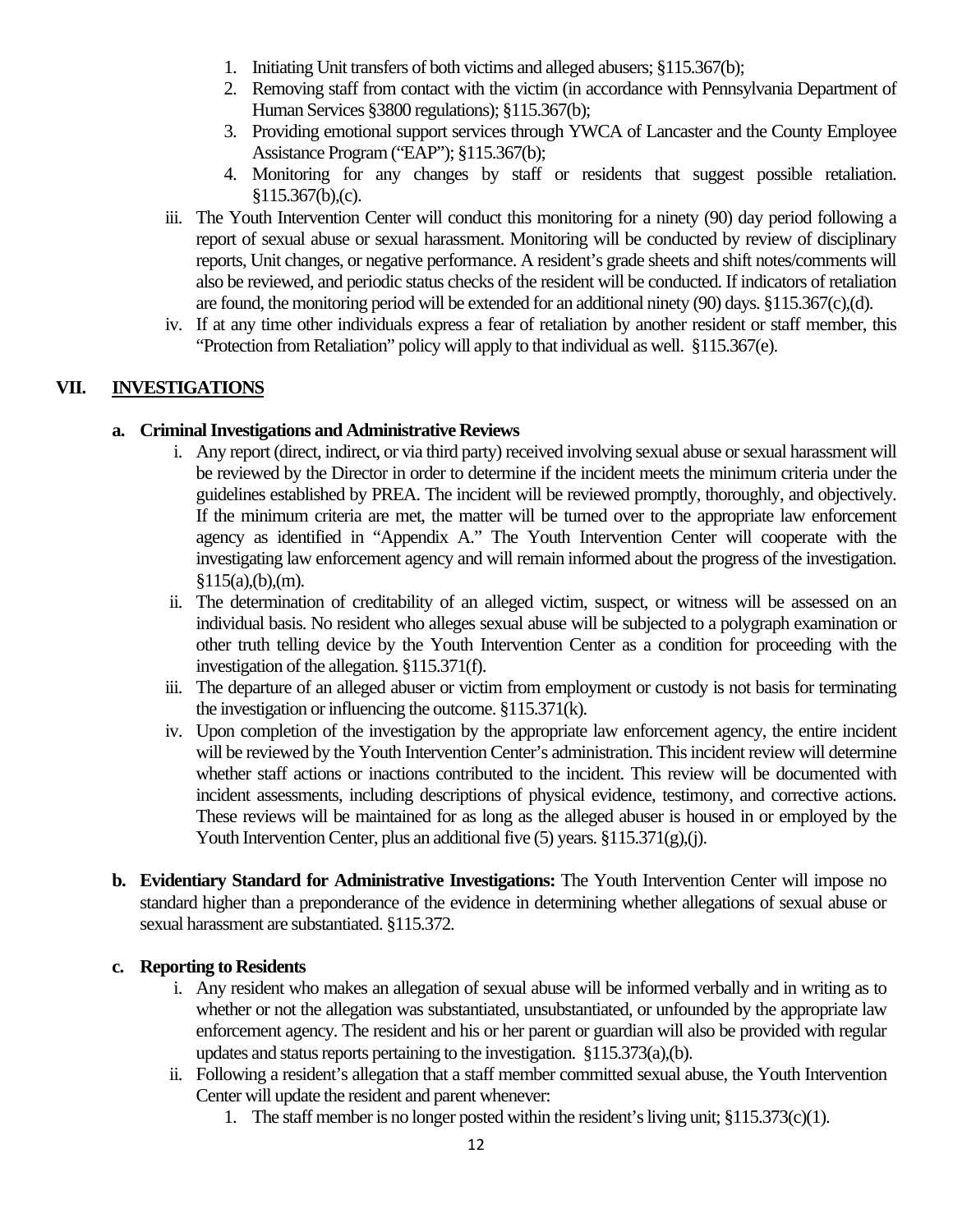- 2. The staff member is no longer employed at the facility; §115.373(c)(2).
- 3. The staff member is indicated on a charge of or related to sexual abuse; §115.373(c)(3).
- 4. The staff member is convicted on a charge of or related to sexual abuse. §115.373(c)(4).
- iii. Following a resident's allegation that he or she was abused by another resident, the alleged victim will be informed whenever:
	- 1. The alleged abuser is criminally charged related to the sexual abuse; §115.373(d)(1).
	- 2. The alleged abuser is adjudicated on a charge related to sexual abuse. §115.373(d)(2).
- iv. Any notification to a victim, parent or guardian will be documented in writing and placed in the resident's legal file. §115.373(e).

## **VIII. DISCIPLINE**

## **a. Disciplinary Sanctions for Staff**

- i. The Youth Intervention Center has zero tolerance for any staff member that violates this policy as it pertains to sexual abuse or harassment. Staff will be subject to disciplinary action, up to and including termination, for violating the facility's sexual abuse or sexual harassment policies. Any staff engaging in sexual abuse or harassment of residents, or that has engaged in sexual abuse of residents in the past, will be terminated. Disciplinary action for violations of this policy other than engaging in sexual abuse or harassment will be commensurate with the nature and circumstances of the act committed and will be issued as outlined in the Lancaster County Human Resources Department's policies and procedures. Sanctions will be imposed based on the incident level, disciplinary history and past precedent of sanctions implemented at the facility for similar occurrences. §115.376(a),(b),(c).
- ii. All terminations for violations of the facility's sexual abuse or sexual harassment policies, or staff resignations related to violation of these policies, will be reported to the appropriate law enforcement agency per "Appendix A." If it is determined that the activity was criminal, charges will be filed and the Pennsylvania Department of Public Welfare will be notified. §115.376(d).
- **b. Corrective Actions for Contractors and Volunteers**: The Youth Intervention Center has zero tolerance for any contractor or volunteer who engages in sexual abuse or sexual harassment. Any contractor or volunteer that engages in such activity will be banned from access to the facility. The matter will also be referred for investigation to the appropriate law enforcement agency as per "Appendix A." §115.377.

## **c. Resident Sanctions**

- i. The Youth Intervention Center has zero tolerance for any resident who engages in sexual abuse or sexual harassment. Any resident that violates these policies will be subjected to the following:
	- 1. Disciplinary sanctions as outlined in the resident orientation manual. Sanctions will take into consideration the nature and circumstances of the incident, resident history, mental health or disabilities, and precedent of sanctions imposed at the facility under similar circumstances. §115.378(a),(b),(c).
	- 2. Mandated counseling, therapy or other interventions as ordered by the juvenile court system. §115.378(d).
	- 3. Criminal charges as filed by the Lancaster County Office of the District Attorney.
- ii. Residents are subject to disciplinary sanctions for contact with staff if upon investigation it is determined that the staff member did not consent to such contact. §115.378(e).
- iii. No resident will be subjected to disciplinary sanctions for filing any report pursuant to this policy. A report of sexual abuse made in good faith based upon a reasonable belief that the alleged conduct occurred will not constitute falsely reporting an incident even if that report is unsubstantiated by the investigating law enforcement agency. §115.378(f).
- iv. Sexual contact between residents is strictly prohibited. §115.378(g).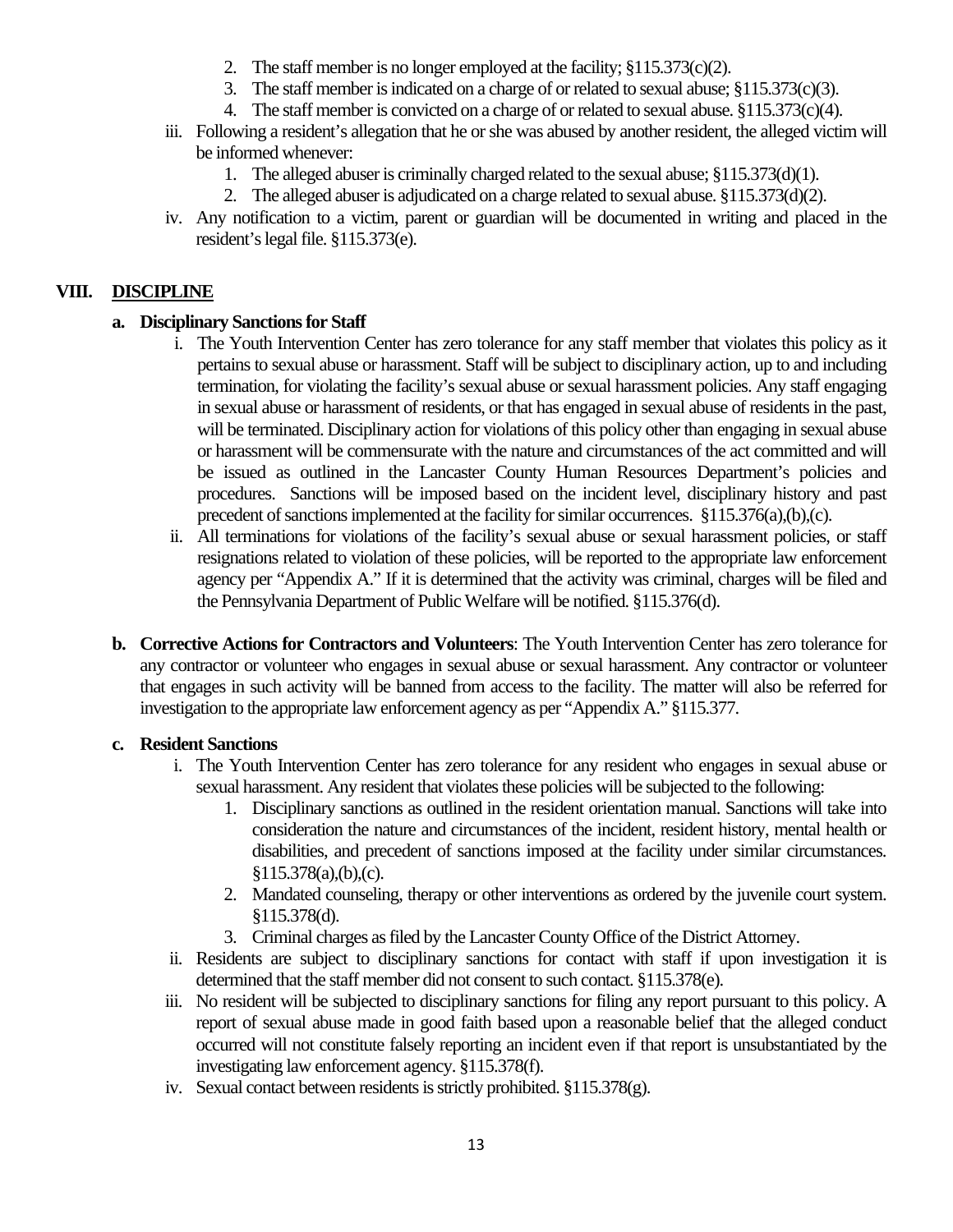## **IX. MEDICAL AND MENTAL HEALTH CARE**

### **a. Medical and Mental Health Screenings; History of Sexual Abuse**

- i. Any resident who indicates during the initial health and safety assessment that they were a victim of sexual assault or sexual harassment while previously at the Youth Intervention Center, other institution, or in the community will be offered a follow up meeting with PrimeCare medical staff or YWCA of Lancaster within fourteen (14) days of admission to the facility. §115.381(a).
- ii. Any resident who indicates during the initial health and safety assessment that they were a perpetrator of sexual assault or sexual harassment while previously at the Youth Intervention Center, other institution, or in the community will be offered a follow up meeting with PrimeCare medical staff or YWCA of Lancaster within fourteen (14) days of admission to the facility. §115.381(b).
- iii. Any information related to sexual victimization or abusiveness that occurred in an institutional setting is strictly limited for use by PrimeCare Medical staff and YWCA of Lancaster. Information will only be provided to the Youth Intervention Center that would impact such areas as Unit assignment, resident health and safety plans, program assignments, and security decisions. §115.381(c).
- iv. Informed consent is not required from a parent or guardian prior to reporting information about prior sexual victimization that did not occur in an institutional setting if the resident is less than eighteen (18) years old due to the mandated reporter provisions of the Pennsylvania Child Protective Services Law. §115.381(d).

#### **b. Resident Access to Emergency Medical and Mental Health Services**

- i. Victims of sexual abuse must receive immediate medical treatment and crisis intervention services provided by PrimeCare Medical and YWCA of Lancaster. These services must include, where appropriate, information about contraception, sexually transmitted diseases, and infections. Facility policy will also be followed to protect the resident, and if required, transport of the resident to Lancaster General Hospital. §115.382(a),(b),(c).
- ii. All treatment services will be provided to the victim without cost to victim, parent, or guardian. §115.382(d).

#### **c. Ongoing Medical and Mental Health Care for Sexual Abuse Victims and Abusers**

- i. Medical and mental health evaluations will be offered to residents who are victims of sexual abuse. The evaluation and treatment will include the implementation of treatment plans and referrals for follow up care, regardless of placement or return to the community. All services will be consistent with care received if the resident was in the community. §115.383(a),(b),(c).
- ii. PrimeCare Medical offers all females pregnancy tests upon admission and by request while at the Youth Intervention Center. Any victims of sexual abuse while at the facility will be offered a pregnancy test and will also receive timely and comprehensive information about lawful pregnancy related medical services. §115.383(d),(e).
- iii. Any resident who is a victim of sexual abuse while at the Youth Intervention Center will be offered STD testing though PrimeCare Medical as is medically appropriate. §115.383(f).
- iv. All treatment services are provided to the victim without cost to victim, parent, or guardian. §115.383(g).
- v. All resident on resident abusers will be subjected to a mental health examination within sixty (60) days of the facility learning of such history of abusive conduct and will be offered treatment where mental health practitioners deem appropriate. §115.383(h).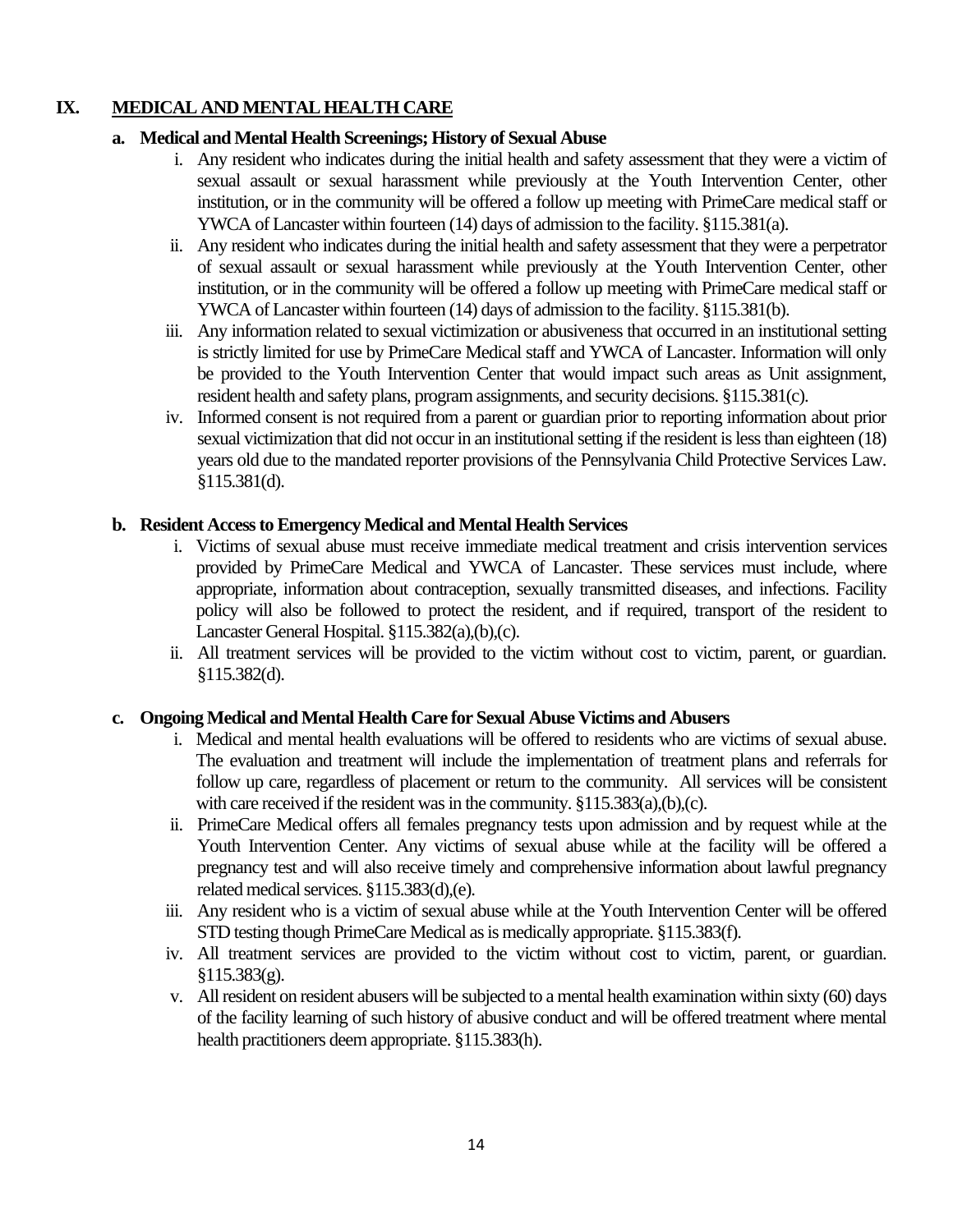# **X. DATA COLLECTION AND REVIEW**

#### **a. Sexual Abuse Incident Reviews**

- i. The Youth Intervention Center will conduct a sexual abuse incident review at the conclusion of every sexual abuse investigation regardless of outcome within thirty (30) days of receiving the report from the investigating law enforcement agency. §115.386(a), (b).
- ii. The incident will be reviewed by a team of Youth Intervention Center staff consisting of the following individuals: §115.386(c).
	- 1. Facility Director;
	- 2. Shelter Program Director;
	- 3. Facility Training Coordinator;
	- 4. Detention/Shelter Care Supervisor;
	- 5. PrimeCare Medical Staff Member;
	- 6. YWCA of Lancaster Staff Member;
	- 7. Investigating Law Enforcement Agency (where applicable).
- iii. The review team will convene and review the following:
	- 1. Whether the investigation or allegation indicates a need to change the facility's policies or practices to better prevent, detect or respond to sexual abuse; §115.386(d)(1).
	- 2. Whether the incident or allegation was motivated by race, ethnicity, sexual orientation or identification, perception of such status by other residents, gang affiliation, or group dynamics; §115.386(d)(2).
	- 3. Whether the physical plant may have contributed to the incident; §115.386(d)(3).
	- 4. Whether staff levels or patterns might have impacted the situation; §115.386(d)(4).
	- 5. Whether possible changes to technology, such as cameras, is required. §115.386(d)(5)
- iv. At the conclusion of the review, the review team will prepare a report with the team's findings and recommendations. §115.386(d)(6).
- v. The Youth Intervention Center Director and Training Coordinator will comply with all of the recommendations of the report within a sixty (60) day period of receiving the report or will document reasons for not having the recommendations completed in this time frame. §115.386(e).

## **b. Data Collection**

- i. The Youth Intervention Center will collect information related to the purposes outlined at the beginning of this policy in order to help the facility reduce the risk that sexual abuse and/or sexual harassment occurring within the facility. This data will include, at a minimum, data necessary to answer all questions from the most recent version of the "Survey of Sexual Violence" conducted by the Department of Justice and will be compiled into monthly and annual reports.  $§115.387(a),(b),(c),(d).$
- ii. The Youth Intervention Center will provide such data to the Department of Justice from the previous year no later than June 30 of each calendar year. §115.387(f).

## **c. Data Review for Corrective Action**

- i. The Youth Intervention Center will document that there is accountability for those who perpetrate sexual abuse by tracking the following:
	- 1. The forwarding of reports related to sexual abuse to law enforcement including the disposition of each case;
	- 2. The status of investigations conducted by the law enforcement concerning suspected incidents of sexual abuse;
	- 3. Referrals of sexual abuse cases for prosecution, including the status and outcome of such